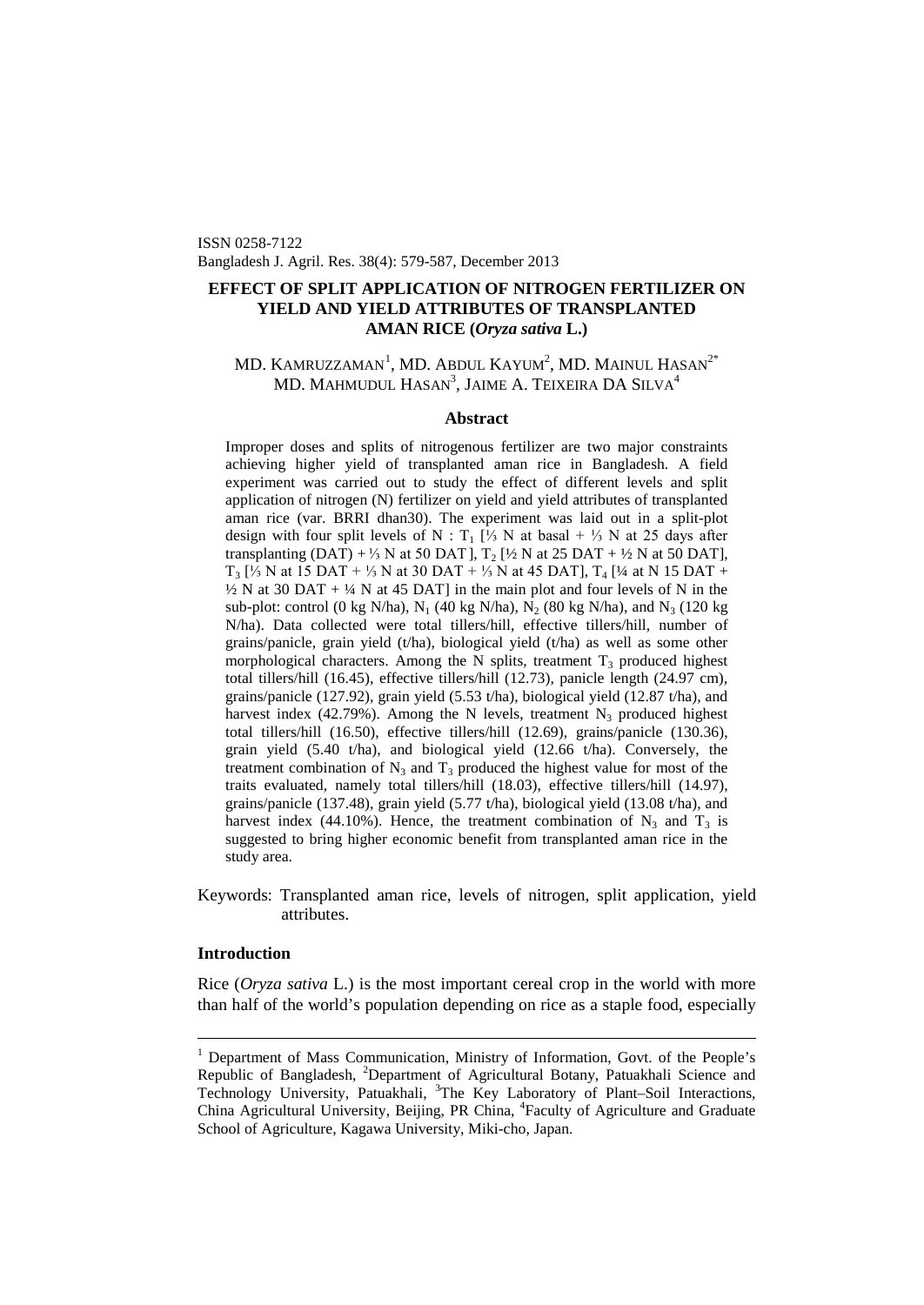in developing countries. It is expected that by 2025, the world will need about 760 million tons of rice in order to meet the demand for the growing population; most arable lands are exploited in Asia, where 90 % of the world's rice is produced and consumed. More than 90% of the world's rice is grown and consumed in Asia as it is considered as the most important staple food for the people in Asia, and where 60% of the world's population lives. Rice provides about 35-60% of the caloric intake of three billion Asians (Guyer *et al*., 1998). In Bangladesh, only rice contributes 13.05% to gross domestic product (BBS, 2012). In turns, the national mean yield (2.60 t/ha) of rice in Bangladesh is lower than the potential national yield (5.40 t/ha) and world average rice yield (3.70 t/ha) (Pingali *et al*., 1997). Two plausible explanations for this disparity are improper fertilizer management and the use of traditional varieties even though the use of high-yielding varieties and judicious application of fertilizer are two of the most effective means for maximizing rice yield. In Bangladesh, during 2009 and 2010, rice covered about 11.34 million ha with an average production of 31.96 million tons among which transplanted aman rice covered 5.66 million ha with a yield of 2.16 t/ha which is also lower than the national average (2.60 t/ha). The lower yield of transplanted aman rice has been attributed to several reasons, one of them being poor nitrogen (N) fertilizer management, which is vital as N fertilizer can increase rice yield by 70-90% (Win, 2012) proving that rice plants require more N-based nutrients for higher yield. In addition, N positively influences the production of effective tillers/plant, yield and yield attributes (Islam *et al.,* 2008). Although N is the major input for rice production, heavy fertilization does not always result in higher yield; moreover, it decreases nitrogen use efficiency (Hasan *et al.,* unpublished data). Selection of the appropriate level of N fertilizer is a major concern for achieving economic benefit of the crop by decreasing the quantity and increasing nitrogen use efficiency (NUE) while maintaining a sound environment. A rice crop fertilized by 120 kg/ha N showed highest NUE (Baba *et al.,* 2010). Thus, the timely and split application of N allows for more efficient use of N by rice throughout the growing season as this practice provides specific amounts of nutrients to the crop during peak periods of growth and reduces N losses. Two splits of N before plantation and tillering are commonly practiced at the farmer's level for transplanted aman rice production in Bangladesh. However, the application of N into three splits at planting, tillering, and panicle initiation stages is most beneficial for achieving higher grain yield of modern rice varieties at medium to high land elevation (Kaushal *et al.,* 2010). Indeed, excessive N causes vigorous vegetative growth resulting in lodging of plants, increased susceptibility to insects, pests and diseases that ultimately reduces yield. Hence, the present study was conducted to assess the proper dose and split of N fertilizer application for efficient utilization of N to achieve higher yield of transplanted aman rice.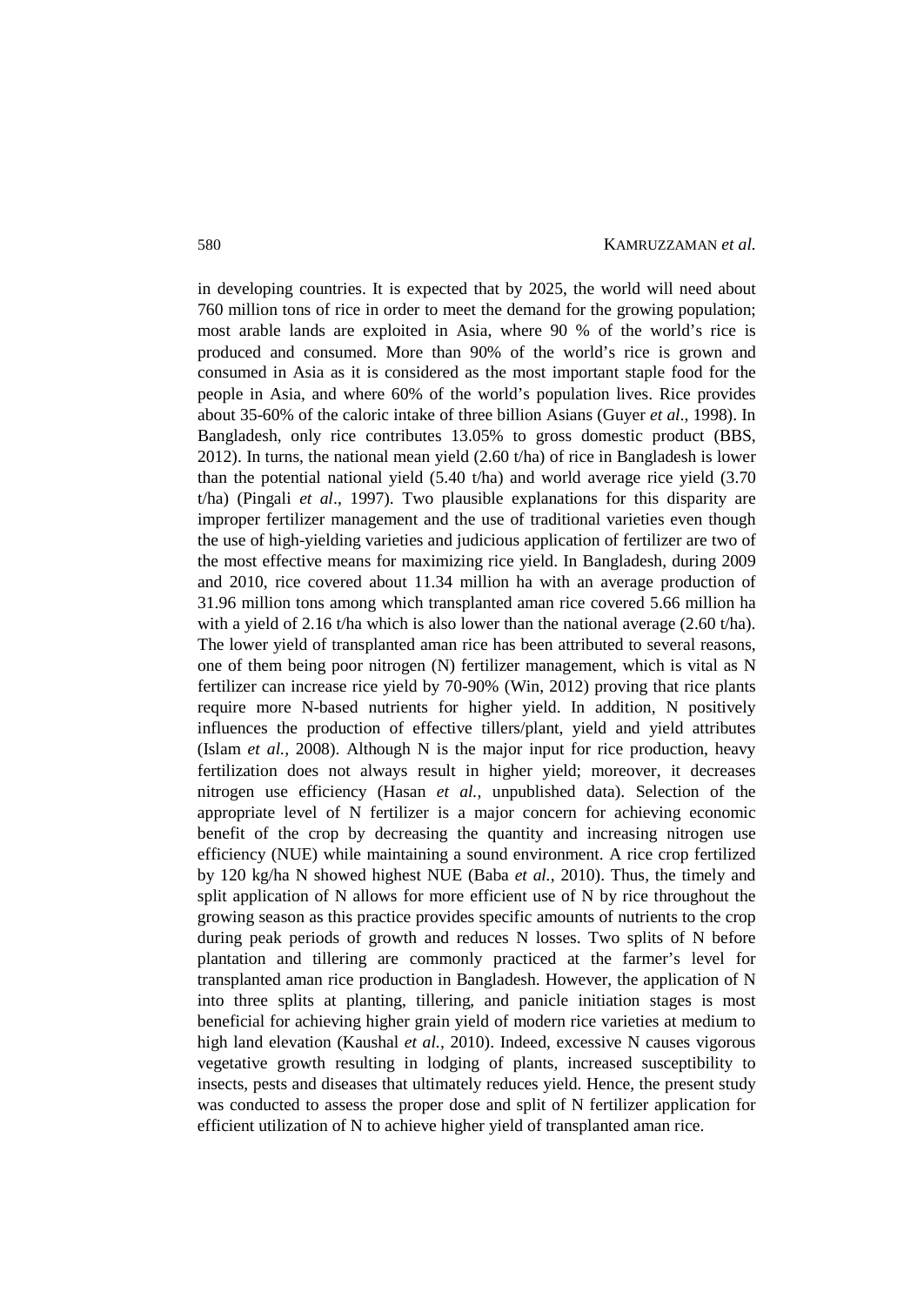#### EFFECT OF SPLIT APPLICATION OF NITROGEN FERTILIZER 581

### **Materials and Method**

The experiment was carried out at the agricultural research farm of Bangladesh Agricultural University, Mymensingh, Bangladesh (24° 21' N lat., 88° 95' E long.) during July to November 2010. The experimental site belongs to the old Brahmaputra flood plain (AEZ-9) consisting primarily of non-calcarious Dark Grey Flood Plain Soil (UNDP and FAO, 1988). The land was sandy loam in texture, flat, well drained, above the flood level and with a pH of 5.9-6.5. Four levels of N [control (0 kg N/ha), N<sub>1</sub> (40 kg N/ha), N<sub>2</sub> (80 kg N/ha) and N<sub>3</sub> (120 kg N/ha)] and four split applications of N [T<sub>1</sub> (⅓ N at basal + ⅓ N at 25 DAT +  $\frac{1}{3}$  N at 50 DAT), T<sub>2</sub> (½ N at 25 DAT + ½ N at 50 DAT), T<sub>3</sub> (½ N at 15 DAT + ½ N at 30 DAT + 1/3 N at 45 DAT) and  $T_4$  (1/4 at N 15 DAT + 1/2 N at 30 DAT + 1/4 N at 45 DAT)] were considered as treatments. The trial followed a split-plot design with three replications in which the split application of N was imposed in the main plot and the level of N fertilizer made up the sub-plot. A total of 48 unit plots with a unit plot size of  $4 \times 2.5 = 10$  m<sup>2</sup> were employed and the distance between each main plot was 1.0 m and that of subplots was 0.5 m. Land preparation involved ploughing, harrowing, and leveling the field to make it suitable for crop establishment by a 4-wheel tractor. Soil was flooded and soaked once with sufficient water to bring the topsoil to saturation and create an overlying water layer. The water depth was 5 cm but approximately 10 cm was maintained for about one week after transplanting. Through tillering, a maximum depth of about 3 cm was maintained. From 30 days before head formation and flowering to the start of maturity, soil was frequently covered with water to a depth of 8 or 10 cm. A continual flow of water was maintained. The field was drained completely 30 to 45 days before harvest to ensure that the field would be dry enough for harvest. The source of nitrogen was commercially produced urea. Triple super phosphate, muriate of potash, gypsum, and zinc sulphate was applied at 100, 70, 60, and 10 kg/ha, respectively, during final land preparation. Thirty days old seedlings were transplanted from a nursery bed to the main field maintaining 3 seedlings hill<sup>-1</sup> with a spacing of  $20 \times 15$  cm. Necessary intercultural operations, such as weeding, irrigation, pest management, etc. were performed accordingly and whenever needed to ensure the growth of a successful crop. Ten hills/plot were randomly uprooted before harvesting in order to collect the following data: total number of tillers/hill, number of effective tillers/hill, panicle length, number of grains/panicle, number of sterile spikelets/panicle, grain yield, biological yield, harvest index (HI). Final data were recorded by averaging 10 values. Data on grain and straw yield/plot were recorded on a plot basis after drying in the sun maintaining 12% moisture, threshing, winnowing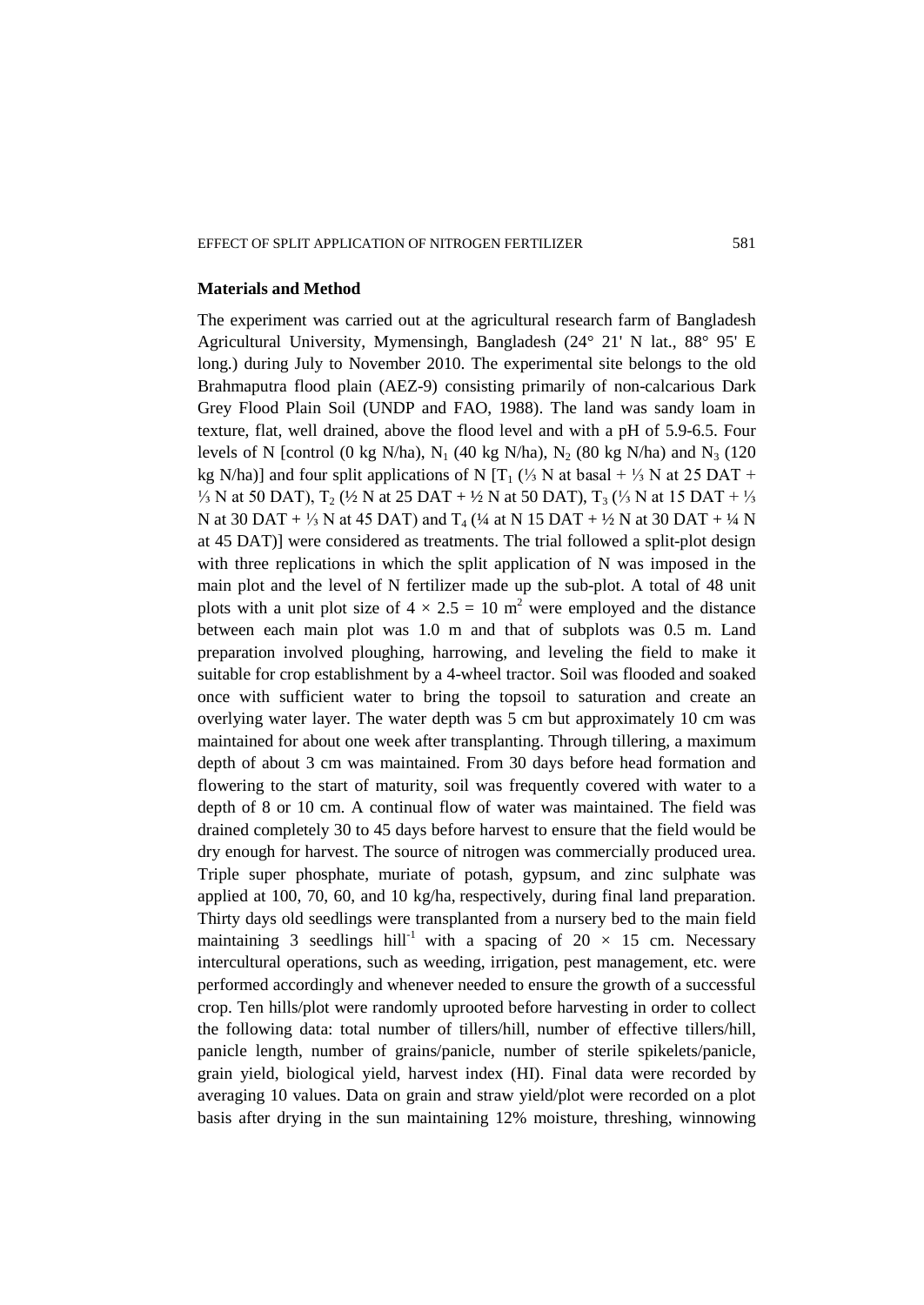and finally converted into ha. The biological yield (grain + straw) was measured and HI was calculated using the following formula (Gardner *et al.,* 1985).

Harvest index  $(\%) = \frac{3444 \text{ J} \cdot \text{kg}}{ \text{Biological yield (grain + straw)}}$  Grain yield +  $\times$  100

All data was statistically analyzed with the help of MSTAT (Gomez and Gomez, 1984). Analysis of variance (ANOVA) was measured and significant differences between means were calculated by Duncan's multiple range test (DMRT) at  $P \leq 0.01$  and 0.05.

## **Results and Discussion**

#### **Effect of different levels of nitrogen on rice yield**

The study showed that every morphological and yield-contributing character was positively affected by the increasing levels of N except panicle length and HI (Table 1). Total number of tillers/hill and effective number of tillers/hill increased as the rate of N increased. The highest number of total tillers/hill (16.50) and effective number of tillers/hill (12.69) was recorded when the highest N level (120 kg N/ha) was applied. The maximum number of effective tillers/hill in rice was found when the rate of N application was 100 kg/ha (Islam *et al.,*  2008). Moreover, the number of grains/panicle (130.36 when the crop was fertilized by 120 kg N/ha; Table 1) was significantly influenced by different levels of nitrogenous fertilizer though panicle length remains insignificant irrespective of the level of N application. Similar findings were obtained for number of grains/panicle, which increased with an increased rate of N application up to 120 kg N/ha (Mandal and Swamy, 2003) and 100 kg N/ha (Islam *et al.,*  2008). The maximum number of sterile spikelets/panicle (24.80) was recorded when no N was applied and fewest sterile spikelets/panicle (20.37) formed at 120 kg N/ha. Highest grain yield (5.40 t/ha) was obtained when the crop was fertilized by 120 kg N/ha and the lowest (4.68 t/ha) in the control (Table 1). These results are in partial agreement with Islam *et al.* (2008) who found maximum number (36) of sterile spikelets/panicle when no nitrogen was applied to the rice field and highest grain yield (2.40 t/ha) in aromatic rice, which was fertilized with a nitrogen of 100 kg/ha. Maximum biological yield (12.66 t/ha) was obtained when the crop was fertilized with 120 kg N/ha (Table 1). The application of N at 150 kg/ha resulted in the highest number of total tillers/hill (11.7) (Islam *et al.,* 2008), grains/panicle (109.79) (Salahuddin *et al.,* 2009), grain yield (4.91 t/ha) (Salahuddin *et al.,* 2009), highest biological yield (12.10 t/ha) (Rahman *et al.,* 2007); (6.23 t/ha) (Islam *et al*., 2008), and lowest number of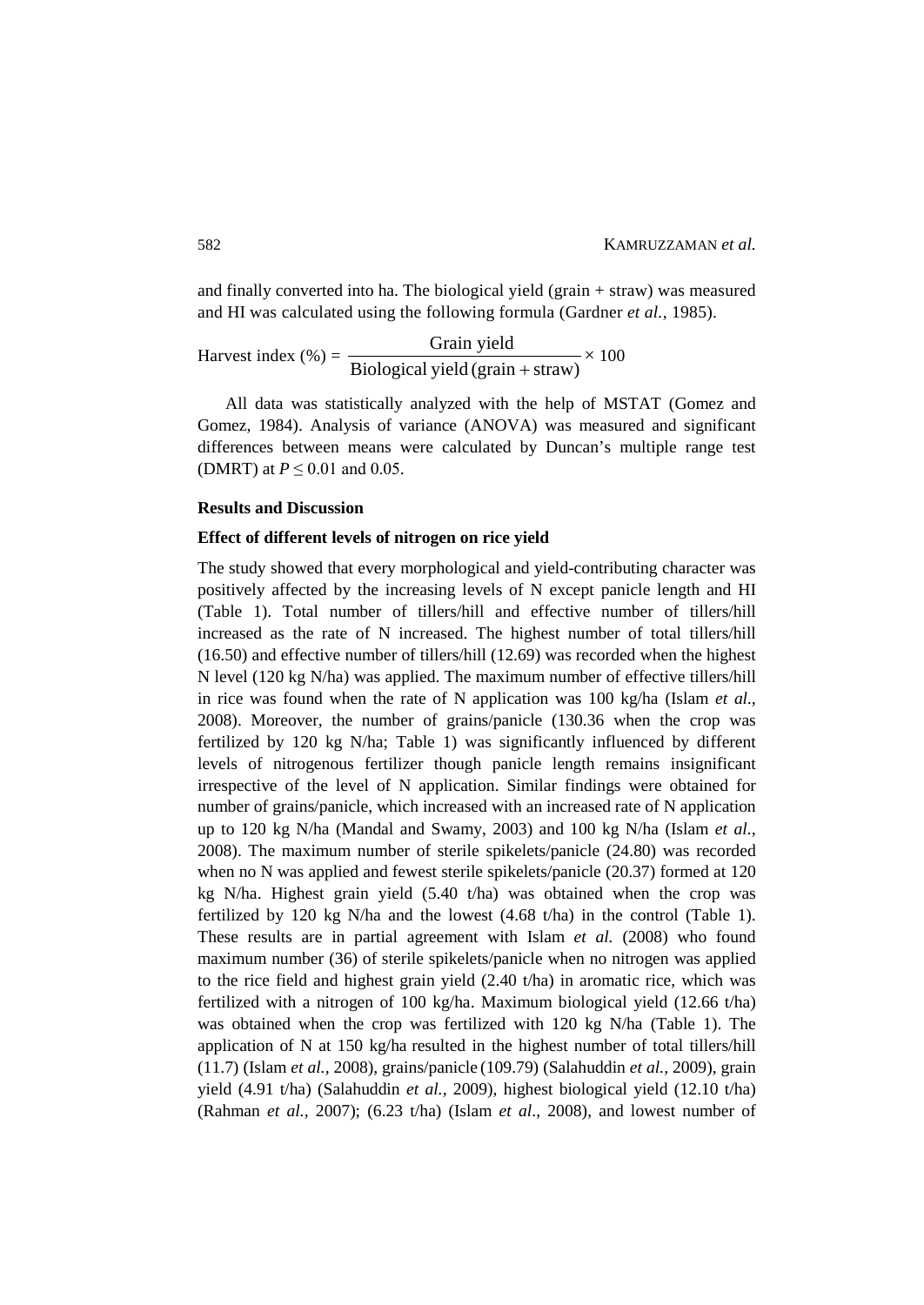sterile spikelets/panicle (31.4, Islam *et al.,* 2008). When the rice crop was fertilized with 120 kg N/ha, it produced highest grain yield (5.63 t/ha) (Russo, 2012; 4.8 t/ha) Kaushal *et al.,* 2010; 6.1, Baba *et al.,* 2010), while 100 kg N/ha produced highest grain yield (2.23 t/ha), number of total tillers/hill (16.31) as well as lowest number of sterile spikelets/panicle (31.4) (Islam *et al.,* 2008).

| Level of<br>nitrogen<br>(kg N/ha) | Total<br>tillers/<br>hill | Effective<br>tillers/<br>hill | Panicle<br>length<br>(cm) | Grains/<br>panicle | Sterile<br>spikelets/<br>panicle | Harvest<br>index<br>(% ) |
|-----------------------------------|---------------------------|-------------------------------|---------------------------|--------------------|----------------------------------|--------------------------|
| Control                           | 12.63c                    | 8.85h                         | 22.86                     | 96.24d             | 24.80a                           | 40.99                    |
| $N_1$                             | 14.13 b                   | 10.00 <sub>b</sub>            | 23.64                     | 113.34 c           | 22.41h                           | 41.93                    |
| $N_2$                             | 15.63a                    | 11.81 a                       | 24.04                     | 125.54h            | 21.66 bc                         | 42.66                    |
| $N_3$                             | 16.50a                    | 12.69a                        | 23.83                     | 130.36 a           | 20.37c                           | 42.57                    |
| $S_{X}$                           | 0.300                     | 0.27                          | 0.259                     | 0.699              | 0.363                            | 0.373                    |
| LS                                | **                        | **                            | <b>NS</b>                 | **                 | $***$                            | <b>NS</b>                |
| $CV(\%)$                          | 5.07                      | 7.51                          | 3.78                      | 1.72               | 5.37                             | 3.14                     |

**Table 1. Effect of nitrogen level on yield and yield characters of BRRI dhan30.**

In each column, mean with same or without letter do not differ significantly

LS = Level of significance; \* = Significant at  $P \le 0.05$ , \*\* = Significant at  $P \le 0.01$ , NS = Non significant

 $Sx = Standard deviation, CV = Coefficient of variation$ 

**Table 2. Effect of split nitrogen application on yield and yield characters of BRRI dhan30.**

| Splits of<br>application of<br>nitrogen | Total<br>tiller/<br>hill | Effective<br>tillers/hill | Panicle<br>length<br>(cm) | Grains/<br>panicle  | Sterile<br>spikelets/<br>panicle | Harvest<br>index<br>(% ) |
|-----------------------------------------|--------------------------|---------------------------|---------------------------|---------------------|----------------------------------|--------------------------|
| $T_1$                                   | 15.44 h                  | 11.32 <sub>b</sub>        | 23.66 <sub>b</sub>        | 118.39 <sub>b</sub> | 21.72 <sub>b</sub>               | 42.22                    |
| T <sub>2</sub>                          | 12.23c                   | 8.83c                     | 22.21c                    | 103.06c             | 25.06a                           | 41.29                    |
| $T_3$                                   | 16.45a                   | 12.73a                    | 24.97 a                   | 127.92 a            | 20.65 <sub>b</sub>               | 42.79                    |
| T <sub>4</sub>                          | 14.76 <sub>b</sub>       | 10.46 <sub>b</sub>        | 23.54h                    | 116.10 <sub>b</sub> | 21.81h                           | 41.85                    |
| $S_{X}$                                 | 0.215                    | 0.235                     | 0.257                     | 0.577               | 0.346                            | 0.381                    |
| LS                                      | $***$                    | $***$                     | $***$                     | **                  | $***$                            | <b>NS</b>                |
| $CV(\% )$                               | 5.07                     | 7.51                      | 3.78                      | 1.72                | 5.37                             | 3.14                     |

In each column, mean with same or without letter do not differ significantly

LS = Level of significance; \* = Significant at  $P \le 0.05$ , \*\* = Significant at  $P \le 0.01$ , NS = Non significant

 $Sx = Standard deviation, CV = Coefficient of variation$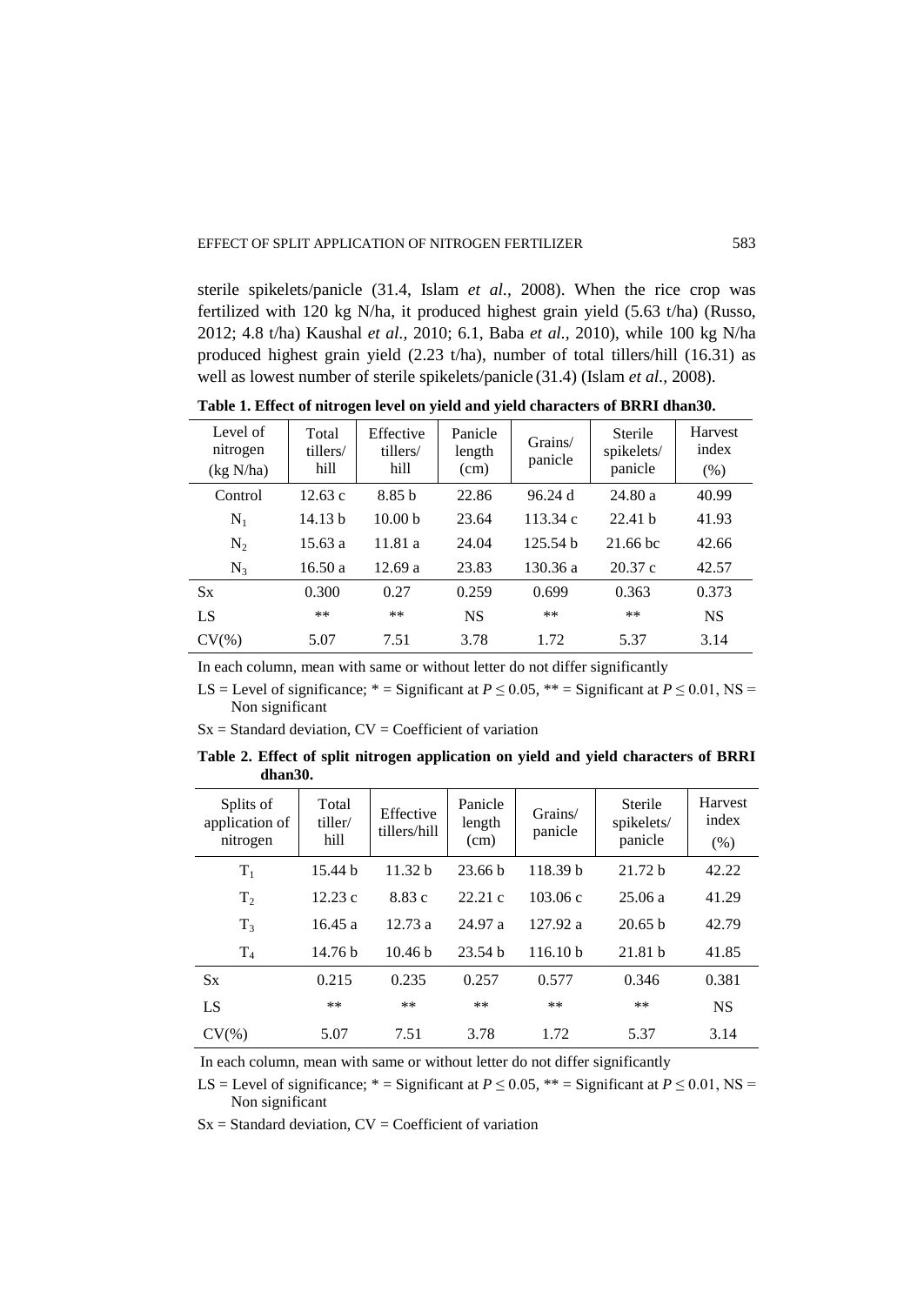| Level of N<br>$\times$<br>Split of N | Total tillers/<br>hill | Effective<br>tillers/hill | Panicle<br>length (cm) | Grains/<br>panicle | Sterile<br>spikelets/<br>panicle | Grain yield<br>(t / ha) | Biological<br>yield<br>(t/ha) | Harvest<br>index<br>$(\%)$ |
|--------------------------------------|------------------------|---------------------------|------------------------|--------------------|----------------------------------|-------------------------|-------------------------------|----------------------------|
| Control $\times T_1$                 | 13.43                  | 9.07                      | 23.27                  | 96.83j             | 24.51 abc                        | 4.92                    | 11.78                         | 41.70                      |
| Control $\times T_2$                 | 10.13                  | 7.54                      | 21.41                  | 82.201             | 26.52a                           | 4.23                    | 10.64                         | 39.72                      |
| Control $\times T_3$                 | 14.30                  | 10.23                     | 24.52                  | 112.12 i           | 23.38 bcd                        | 5.02                    | 11.88                         | 42.11                      |
| Control $\times T_4$                 | 12.63                  | 8.55                      | 22.24                  | 93.82j             | 24.81 ab                         | 4.55                    | 11.24                         | 40.43                      |
| $N_1 \times T_1$                     | 14.67                  | 10.63                     | 23.65                  | $120.31$ fg        | 22.45 cd                         | 5.10                    | 12.22                         | 41.57                      |
| $N_1 \times T_2$                     | 11.20                  | 8.19                      | 22.38                  | 88.85 k            | 24.05 bc                         | 4.65                    | 11.17                         | 41.65                      |
| $N_1 \times T_3$                     | 16.53                  | 11.47                     | 25.07                  | 128.30 cd          | 21.58 de                         | 5.60                    | 13.20                         | 42.48                      |
| $N_1 \times T_4$                     | 14.13                  | 9.70                      | 23.45                  | 115.90 h           | 21.54 de                         | 5.05                    | 11.99                         | 42.01                      |
| $N_2 \times T_1$                     | 16.40                  | 12.20                     | 23.68                  | 125.71 de          | 21.42 de                         | 5.27                    | 12.26                         | 42.88                      |
| $N_2 \times T_2$                     | 13.30                  | 9.47                      | 22.73                  | $117.93$ gh        | 24.17 bc                         | 4.76                    | 11.19                         | 42.52                      |
| $N_2 \times T_3$                     | 16.93                  | 14.27                     | 25.28                  | 133.78 b           | 17.72 g                          | 5.73                    | 13.30                         | 42.47                      |
| $N_2 \times T_4$                     | 15.87                  | 11.30                     | 24.46                  | 124.75 e           | 23.35 bcd                        | 5.13                    | 12.00                         | 42.77                      |
| $N_3 \times T_1$                     | 17.27                  | 13.37                     | 24.00                  | 130.72 bc          | 18.48 fg                         | 5.50                    | 12.87                         | 42.74                      |
| $N_3 \times T_2$                     | 14.30                  | 10.11                     | 22.33                  | 123.27 ef          | $25.52$ ab                       | 4.91                    | 11.91                         | 41.26                      |
| $N_3 \times T_3$                     | 18.03                  | 14.97                     | 25.00                  | 137.48 a           | 19.93 ef                         | 5.77                    | 13.08                         | 44.10                      |
| $N_3 \times T_4$                     | 16.40                  | 12.30                     | 24.00                  | 129.95 c           | 17.55 g                          | 5.40                    | 12.80                         | 42.19                      |
| $S_{X}$                              | 0.431                  | 0.469                     | 0.515                  | 1.154              | 0.691                            | 0.271                   | 0.539                         | 0.761                      |
| LS.                                  | <b>NS</b>              | <b>NS</b>                 | <b>NS</b>              | $***$              | $***$                            | <b>NS</b>               | <b>NS</b>                     | <b>NS</b>                  |
| CV(%)                                | 5.07                   | 7.51                      | 3.78                   | 1.72               | 5.37                             | 9.21                    | 7.71                          | 3.14                       |

**Table 3. Interaction effect of nitrogen level and split nitrogen application on yield and yield characters of BRRI dhan30.**

In each column, mean with same or without letter do not differ significantly.

LS = Level of significance;  $**$  = Significant at  $P \le 0.01$ , NS = Non-significant.

 $Sx = Standard deviation, CV = Coefficient of variation.$ 

KAMRUZZAMAN **KAMRUZZAMAN et al.**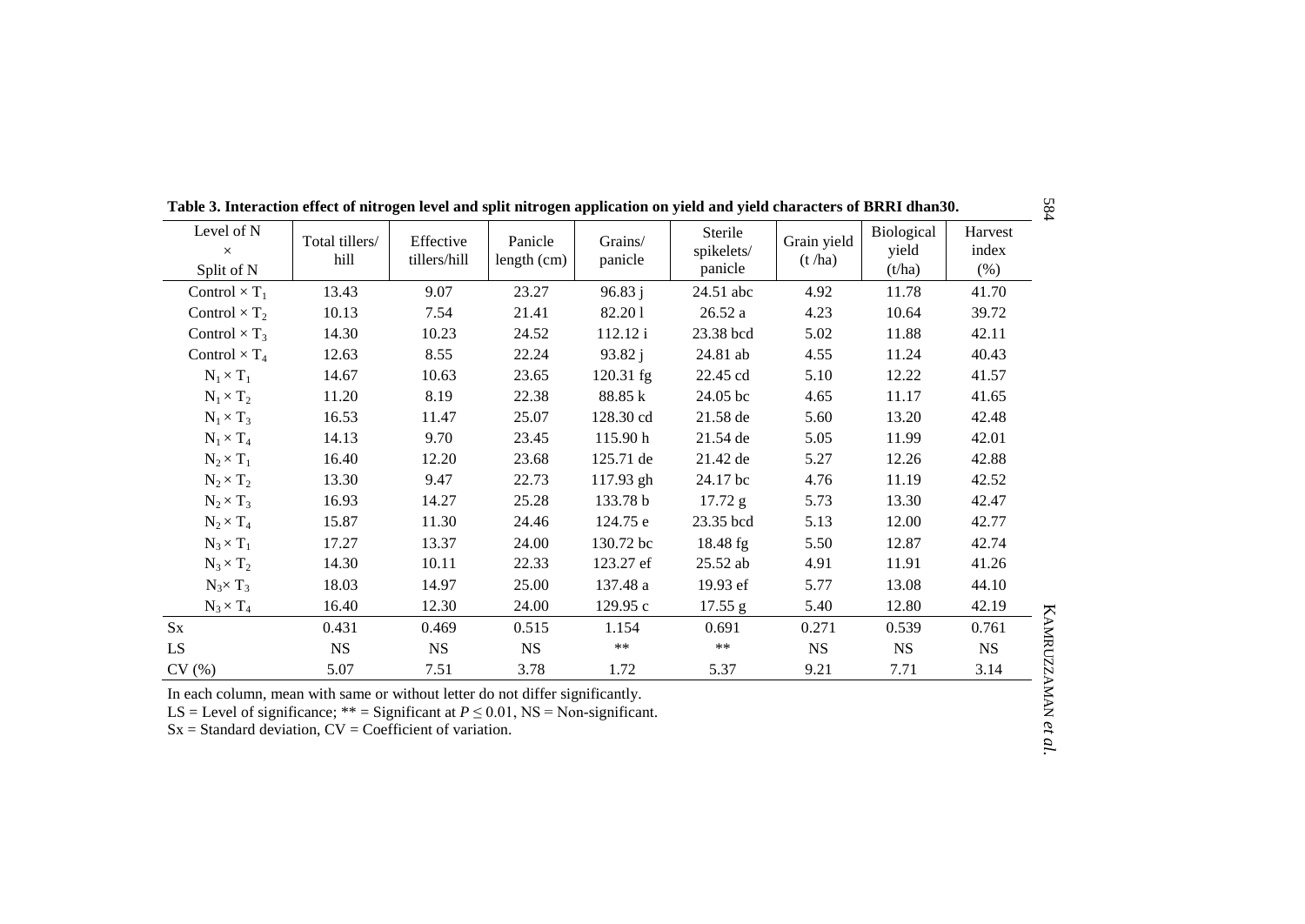#### EFFECT OF SPLIT APPLICATION OF NITROGEN FERTILIZER 585

## **Effect of split application of nitrogen on rice yield**

The split application of N had a significant effect on all yield attributing parameters except for HI (Table 2). The highest number of total tillers/hill (16.45), number of effective tillers/hill (12.73), panicle length (24.97 cm), number of grains/panicle (127.92), biological yield (12.87 t/ha), and HI (42.79%) were noted when N was applied in three equal splits,  $\frac{1}{3}$  at 15 DAT +  $\frac{1}{3}$  at 30 DAT  $+ \frac{1}{3}$  at 45 DAT (Tab le 2). N ap plication in three sp lits gave the highest number of tillers/hill (25.11); (Islam *et al.,* 2009), panicle length (25.9), (Kaushal *et al.,* 2010 (20.1), (Hasanuzzaman *et al.,* 2009), grains/panicle (124), (Kaushal *et al.,* 2010), and biological yield (11.99 t/ha; Kaushal *et al.,* 2010), identical to other findings (Hirzel *et al.,* 2011). Highest grain yield (5.53 t/ha) was obtained when N was applied in three equal splits viz., <sup>1</sup>/<sub>3</sub> at 15 DAT + <sup>1</sup>/<sub>3</sub> at 30 DAT + <sup>1</sup>/<sub>3</sub> at 45 DAT and the lowest (4.64 t/ha) was noted when N was applied in two splits, viz.  $\frac{1}{2}$  at 25 DAT+  $\frac{1}{2}$  at 50 DAT (Table 2), which is in agreement with the findings of Kaushal *et al.* (2010) who found highest productive tillers/ $m^2$  (76), panicle length (26 cm), grain yield (4.2 t/ha), and biological yield (9.5 t/ha) from three splits of N viz.,  $\frac{1}{2}$  basal,  $\frac{1}{4}$  at tillering, and  $\frac{1}{4}$  at panicle initiation. The variation in results caused by the same number of splits might be due to different locations and environments. The highest number of sterile spiketets/panicle (25.06) was found in two splits of N viz.,  $\frac{1}{2}$  N at 25 DAT +  $\frac{1}{2}$  N at 50 DAT (Table 2) indicates that the N requirement of aman rice is dependent on quantity and varies with the growth stage.

## **Interaction effect of different levels and split application of N on rice yield**

 $N_3$  (120 kg N/ha) gave the highest grain yield (5.77 t/ha) when splited as  $T_3$  (⅓ at 15 DAT + 1/3 at 30 DAT + 1/3 at 45 DAT) (Table 3). The control (0 kg N/ha) gave lowest grain yield (4.23 t/ha) with a split application of  $T_2$  ( $\frac{1}{2}$  at 25 DAT+  $\frac{1}{2}$  at 50 DAT). Biological yield followed a similar trend as grain yield. The combination of  $N_3$  and  $T_3$  gave the highest number of total tillers/hill (18.03), number of effective tillers/hill (14.97), number of grains/panicle (137.48), and HI (44.10%). The highest number of sterile spikelets/panicle (26.52) was recorded in the control. The lowest number of sterile spikelets/panicle (17.55) was recorded in the  $N_3T_4$  combination, which was statistically identical to the  $N_3T_3$  and  $N_3T_1$ interactions.

## **Conclusion**

The results revealed that application of 120 kg N/ha produced highest number of tillers/hill, grain and straw yield. However, among the split applications, the highest grain and straw yield was obtained from three equal splits of N, i.e., ⅓ at 15 DAT + ⅓ at 30 DAT + ⅓ at 45 DAT. In case of interaction effect of different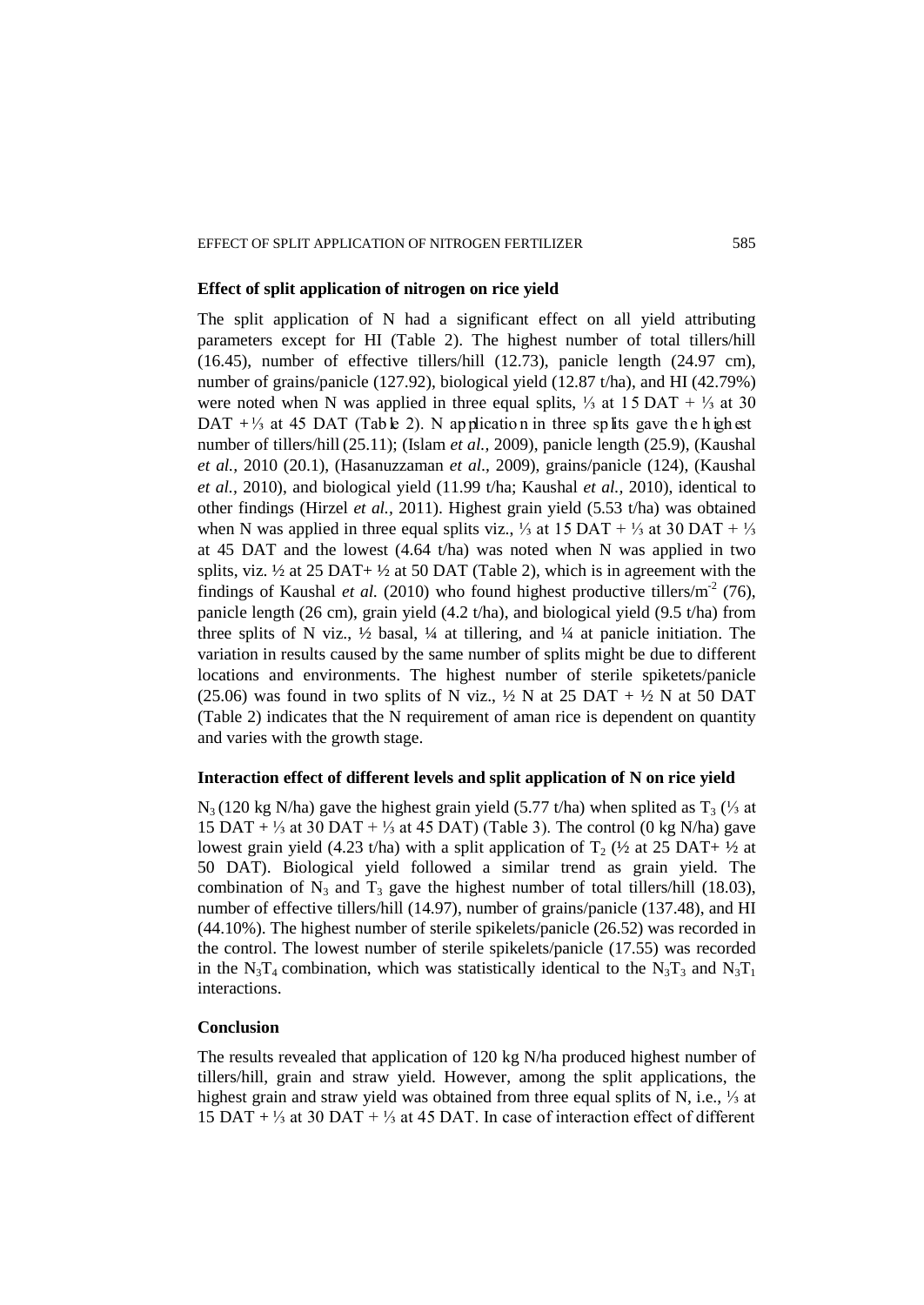levels and split application of N, highest grain yield was obtained from treatment 120 kg N/ha combined with three equal splits i.e., ⅓ at 15 DAT + ⅓ at 30 DAT + ⅓ at 45 DAT. Hence, for higher grain yield of transplanted aman rice, N fertilization at 120 kg/ha should be applied in three equal splits viz., ⅓ at 15 DAT  $+ \frac{1}{3}$  at 30 DAT +  $\frac{1}{3}$  at 45 DAT.

#### **References**

- Baba, H., S. S. Hussain, A. Kumar, and F. A. Misger. 2010. Influence of nitrogen levels and bio-fertilizers on uptake, use efficiency and build up of nitrogen under rice crop. *Res. J. Agril. Sci.* **1**(4): 375-379.
- BBS. 2012. Agricultural Census in Bangladesh. Bangladesh Bureau of Statistics, Agriculture Wing. Website: http://www.bbs.gov.bd - Accessed on September 29, 2012.
- Gardner, F. P., R. B. Pearce, and R. L. Mitchell. 1985. Physiology of Crop Plants. 1st Edn., The Iowa State University Press, Ames, Iowa. P 478.
- Gomez, K. A. and A. K. Gomez. 1984. Statistical procedures for Agricultural Research. 2<sup>nd</sup> Edn. John. Wiley and Sons. P 207-215.
- Guyer, D., A. Tuttle, S. Rouse, S. Volrath, M. Johnson, S. Potter, J. Gorlach, S. Goff, L. Crossland and E. Ward. 1998. Activation of latent 171 transgenes in arabidoppsis using a hybrid transcription factor. *Genetics* **149:** 633-639.
- Hasanuzzaman, M., K. Nahar, M. M. Alam, M. Z. Hossain, and M. R. Islam. 2009. Response of transplanted rice to different application methods of urea fertilizer. *Int. J. Sustain. Agric.* **1** (1): 01-05.
- Hirzel, J., A. Pedreros and K Cordero. 2011. Effect of nitrogen rates and split nitrogen fertilization on grain yield and its components in flooded rice. *Chilean J. Agril. Res.* **71**(3): 437-444.
- Islam, M. S., M. A. Hossain, M. A. H. Chowdhury, M. A. Hannan. 2008. Effect of nitrogen and transplanting date on yield and yield components of aromatic rice. *J. Bangladesh Agril. Univ.* **6**(2): 291–296.
- Islam, M. S., M. Hasanuzzaman, M. Rokonuzzaman K. Nahar. 2009. Effect of split application of nitrogen fertilizer on morphophysiological parameters of rice genotypes. *Intl. J. Plant Prod.* **3**(1): 51-61.
- Kaushal, A. K., N. S. Rana, A. Singh, Sachin, Neeraj, and A. Srivastav. 2010. Response of levels and split application of nitrogen in green manured wetland rice (*Oryza sativa* L.). *Asian J. Agril. Sci.* **2**(2):42-46.
- Mandal, S. and S. N. Swamy. 2003. Effect of time of nitrogen application on yield and yield attributes of rice (*Oryza sativa*) cultivars. *Environ. Ecol.* **21**(2): 411-413.
- Pingali, P. L., M. Hossain and R. V. Gerpacio. 1997. The Asian rice bowls: The returning crisis? CAB International, London, and IRRI, MCPO box 3217, Makati 1271, Philippines.